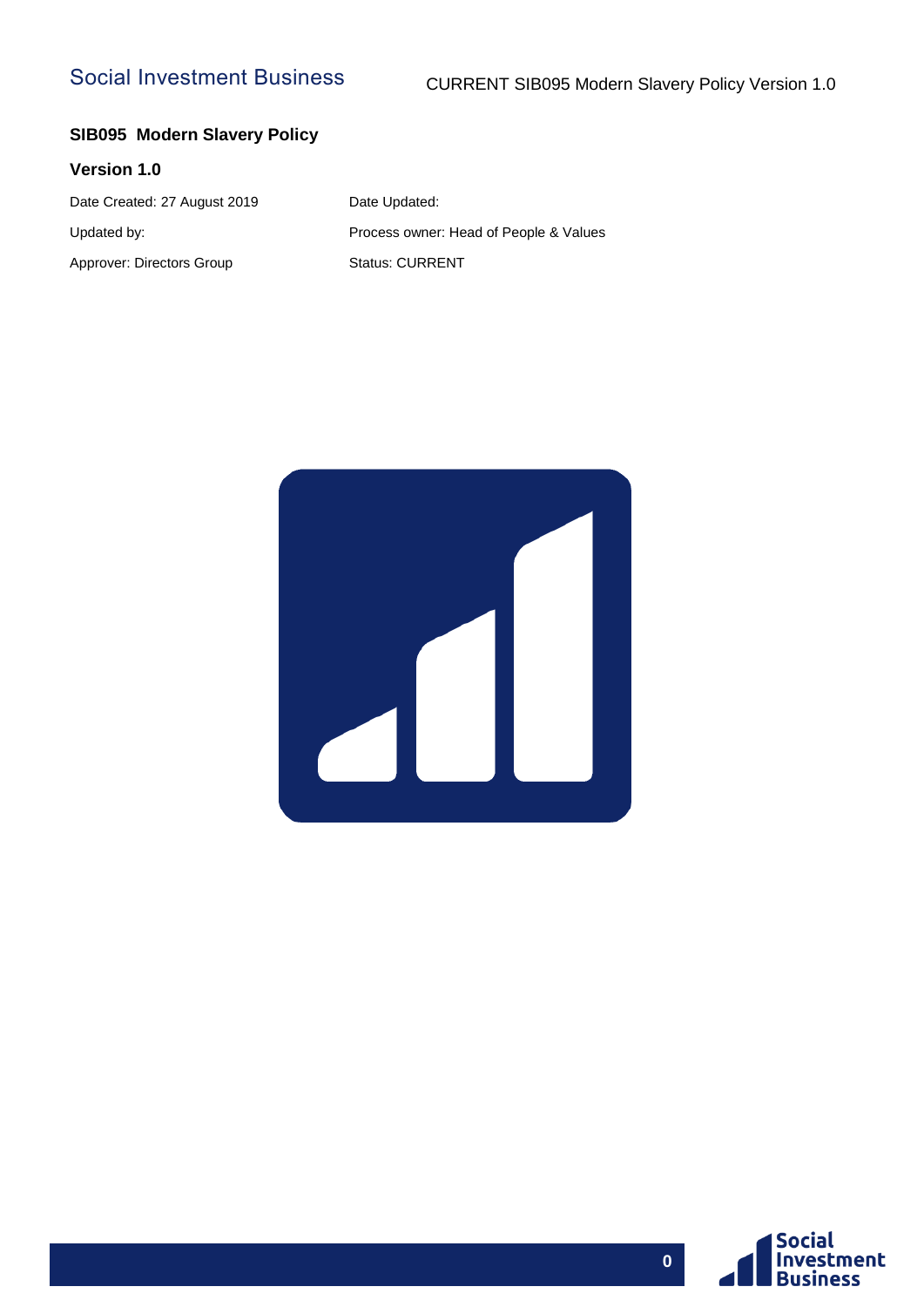## <span id="page-1-0"></span>Foreword

To be in compliance with the requirements of ISO 9001:2008, policies and procedures for Social Investment Business are to be approved by the Directors Group. Guidance Notes may be approved by the owner.

This document is intended to be used by employees within Social Investment Business who are associated with this process/policy.

This Policy has been approved by:

| <b>Name</b> | <b>Signature</b> | <b>Title</b>           | <b>Date</b> |
|-------------|------------------|------------------------|-------------|
| Nick Temple |                  | <b>Chief Executive</b> |             |
|             |                  |                        |             |
|             |                  |                        |             |
|             |                  |                        |             |
|             |                  |                        |             |
|             |                  |                        |             |
|             |                  |                        |             |
|             |                  |                        |             |
|             |                  |                        |             |

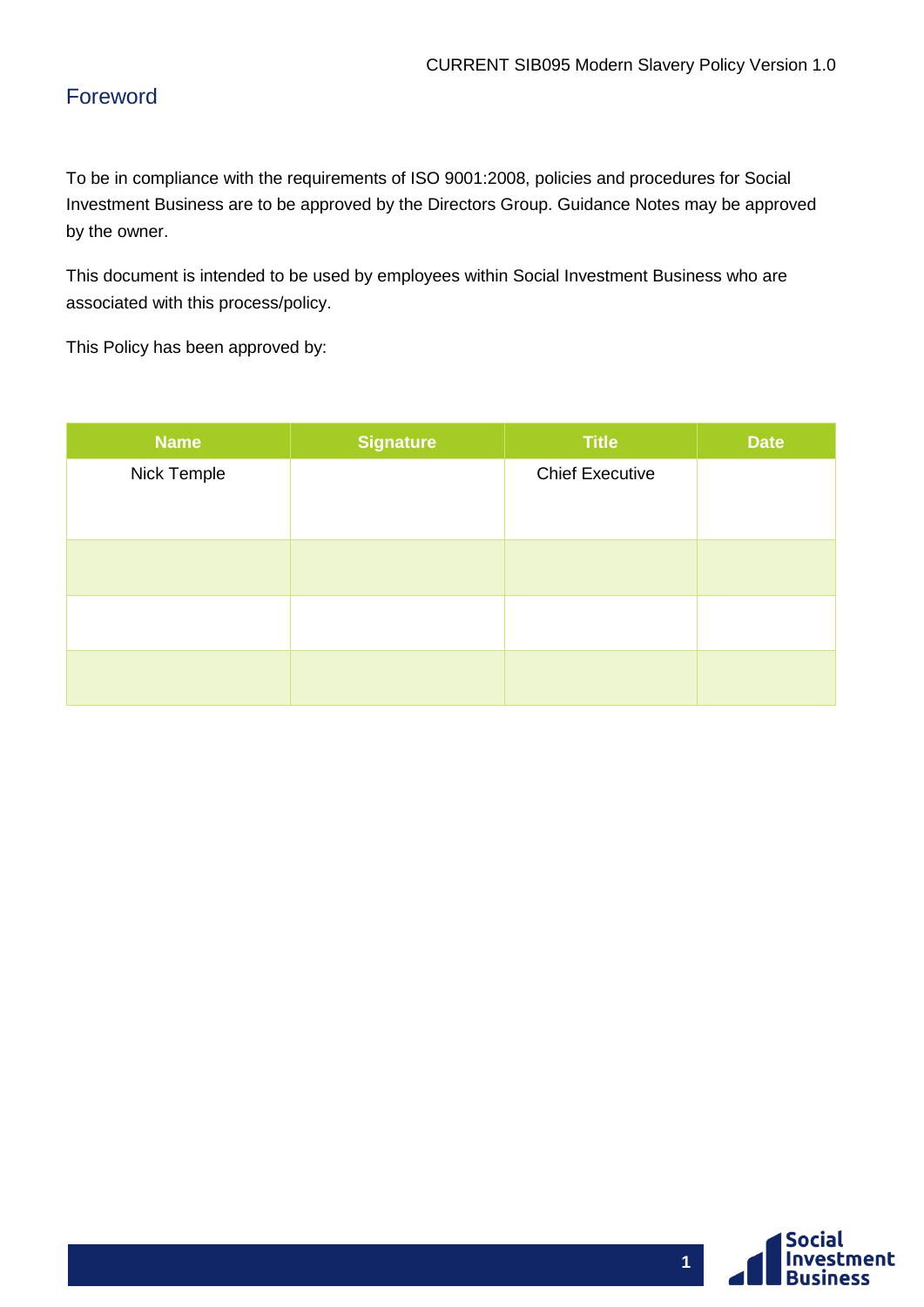# <span id="page-2-0"></span>Version history

| <b>Version ref</b> | <b>Author</b>     | <b>Date</b>  | <b>Process ref changed</b> |
|--------------------|-------------------|--------------|----------------------------|
| 1.0                | Teresa<br>Higgins | 27 August 19 | New Document               |
|                    |                   |              |                            |
|                    |                   |              |                            |
|                    |                   |              |                            |
|                    |                   |              |                            |
|                    |                   |              |                            |

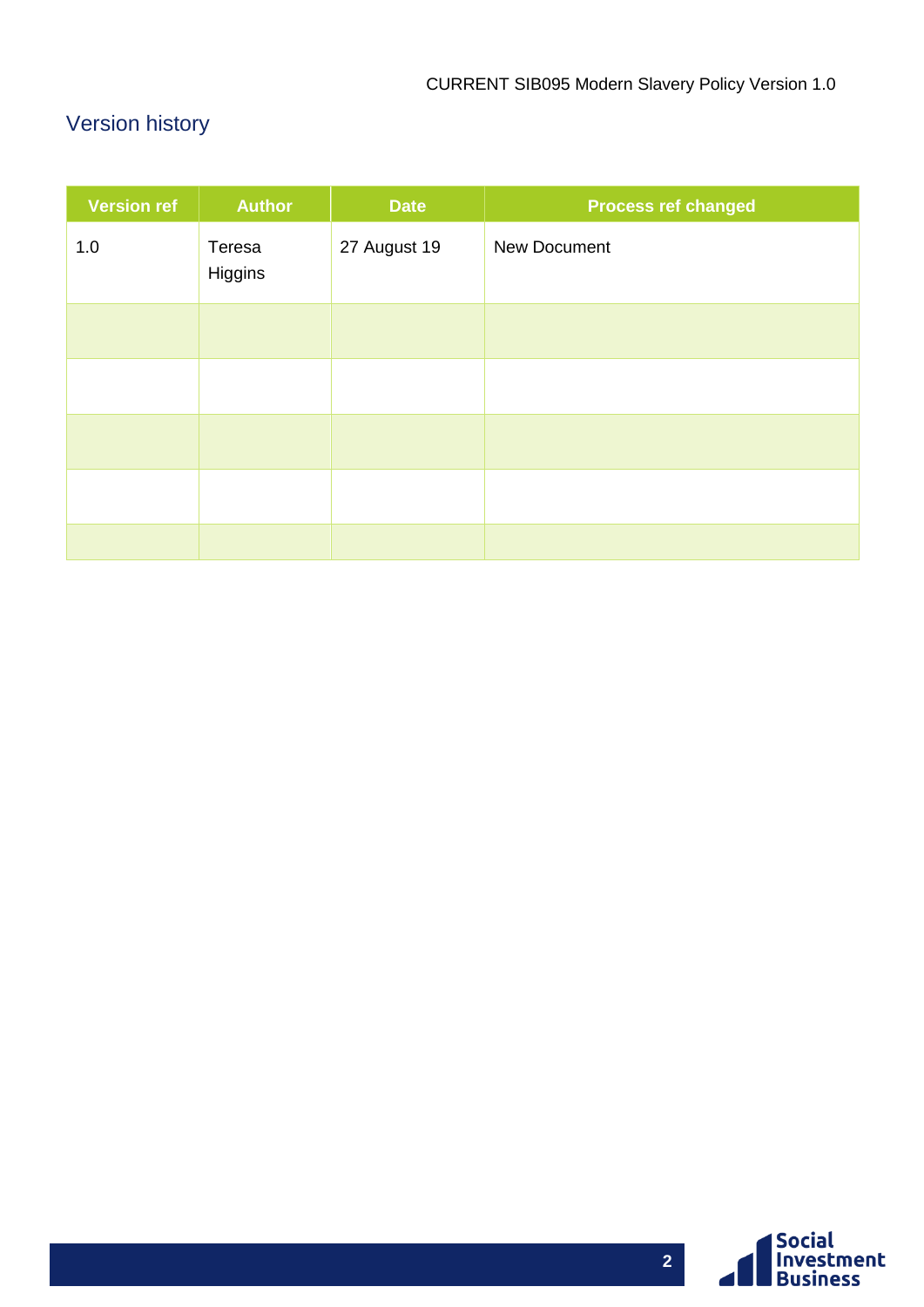## Table of contents

| Foreword                                                 | 1                |
|----------------------------------------------------------|------------------|
| <b>Version history</b>                                   | $\boldsymbol{2}$ |
| Modern Slavery Act 2015 Statement                        | 4                |
| Introduction                                             | $\overline{4}$   |
| Definition of Modern Slavery                             | $\overline{4}$   |
| Slavery and Human Trafficking Statement                  | $\overline{4}$   |
| Our organisation, structure, supply chains and investees | $\overline{4}$   |
| <b>Policies and Conduct</b>                              | $\overline{4}$   |
| Due Diligence                                            | 5                |
| <b>Training and Awareness</b>                            | 5                |
| <b>Future Plans</b>                                      | 5                |

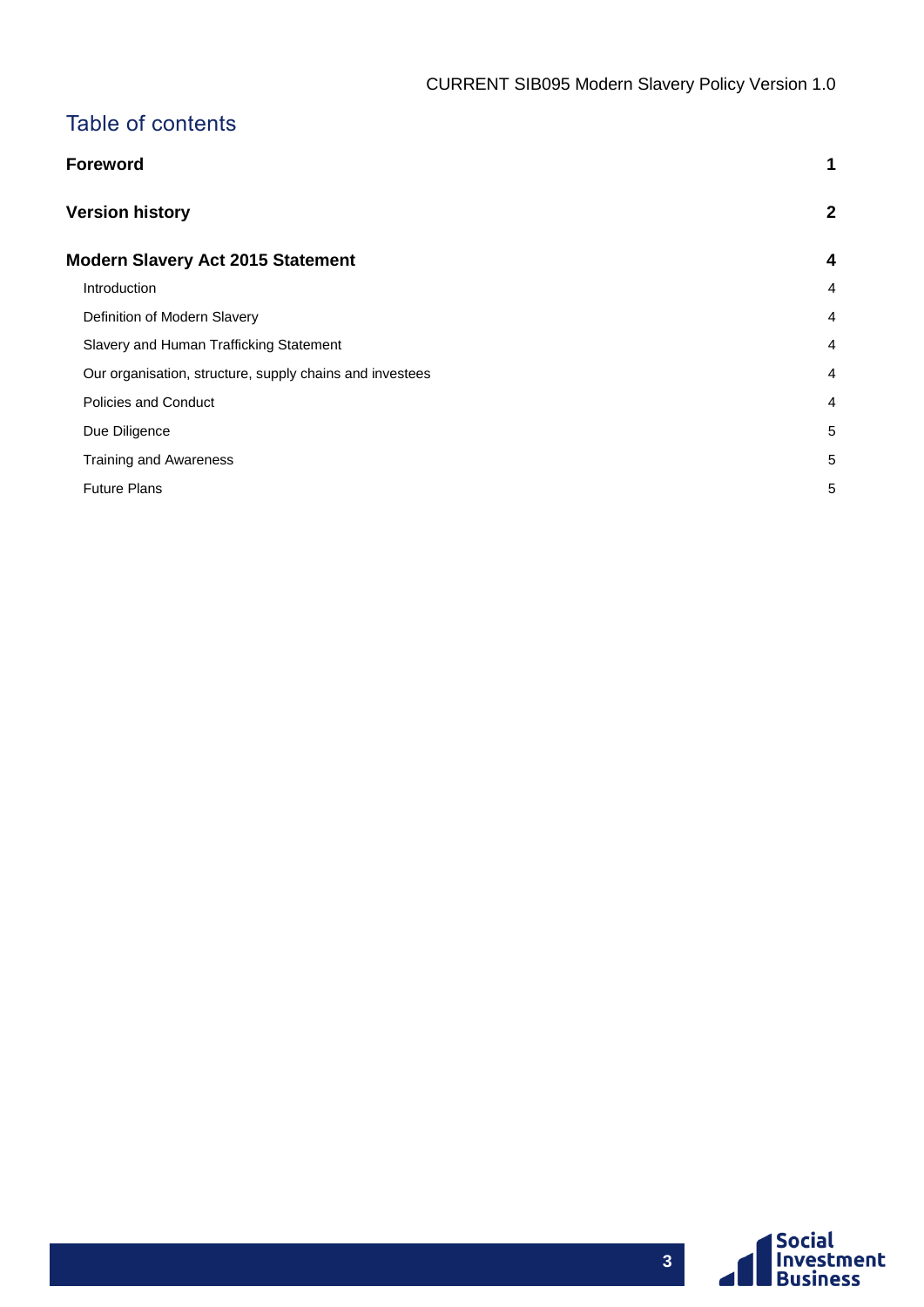### <span id="page-4-0"></span>Modern Slavery Act 2015 Statement

#### <span id="page-4-1"></span>**Introduction**

This statement is pursuant to section 54(1) of the Modern Slavery Act 2015 and constitutes the organisation's slavery and human trafficking statement.

#### <span id="page-4-2"></span>**Definition of Modern Slavery**

Modern Slavery can take many forms including the trafficking of people, forced labour, servitude, slavery and criminal exploitation. Children (those under the age of 18) are considered victims of trafficking, whether or not they have been coerced, deceived or paid to secure their compliance.

Victims of modern slavery can be men, women or children, of all ethnicities and nationalities. However, it is usually more prevalent amongst the more vulnerable, and within minority or socially excluded groups.

#### <span id="page-4-3"></span>**Slavery and Human Trafficking Statement**

Social Investment Business (SIB) has a zero tolerance approach to any form of modern slavery. We are committed to acting in an ethical manner, with integrity and transparency in line with our core values.

We are committed to ensuring slavery and human trafficking have no place in our business, in our supply chain or in those organisations that we invest. If we become aware of breaches of the Modern Slavery Act 2015 we will take whatever action is appropriate.

#### <span id="page-4-4"></span>**Our organisation, structure, supply chains and investees**

SIB provides the right finance and support to charities and social enterprises that helps them improve people's lives. We have a clear strategy, a diverse and expert team and a supportive board with an unparalleled track record.

We have helped hundreds of organisations become more resilient and sustainable so that they can be effective and make the biggest difference they can. We were one of the UK's first social investors and since 2002 have provided over £400 million of loans and grants to charities and social enterprises. More recent initiatives include the £200m Youth Endowment Fund, a 10-year early-intervention partnership, and the £2m Forward Enterprise Fund, which invests to help those coming out of offending or recovering from addiction.

Social Investment Business is a values-led organisation and as such we expect all colleagues to live by the values which underpin what we do and how we do it.

Our values are:

Put People First, Be Curious, Be Bold, Be Collaborative, Be Accountable

#### <span id="page-4-5"></span>**Policies and Conduct**

SIB strive to maintain the highest standards of conduct from our employees, partners and customers (investees). Monitoring visits are regularly carried out to organisations that we support.

We have a number of policies in place to ensure we are conducting business in an ethical, impartial and transparent manner. These include:



**4**